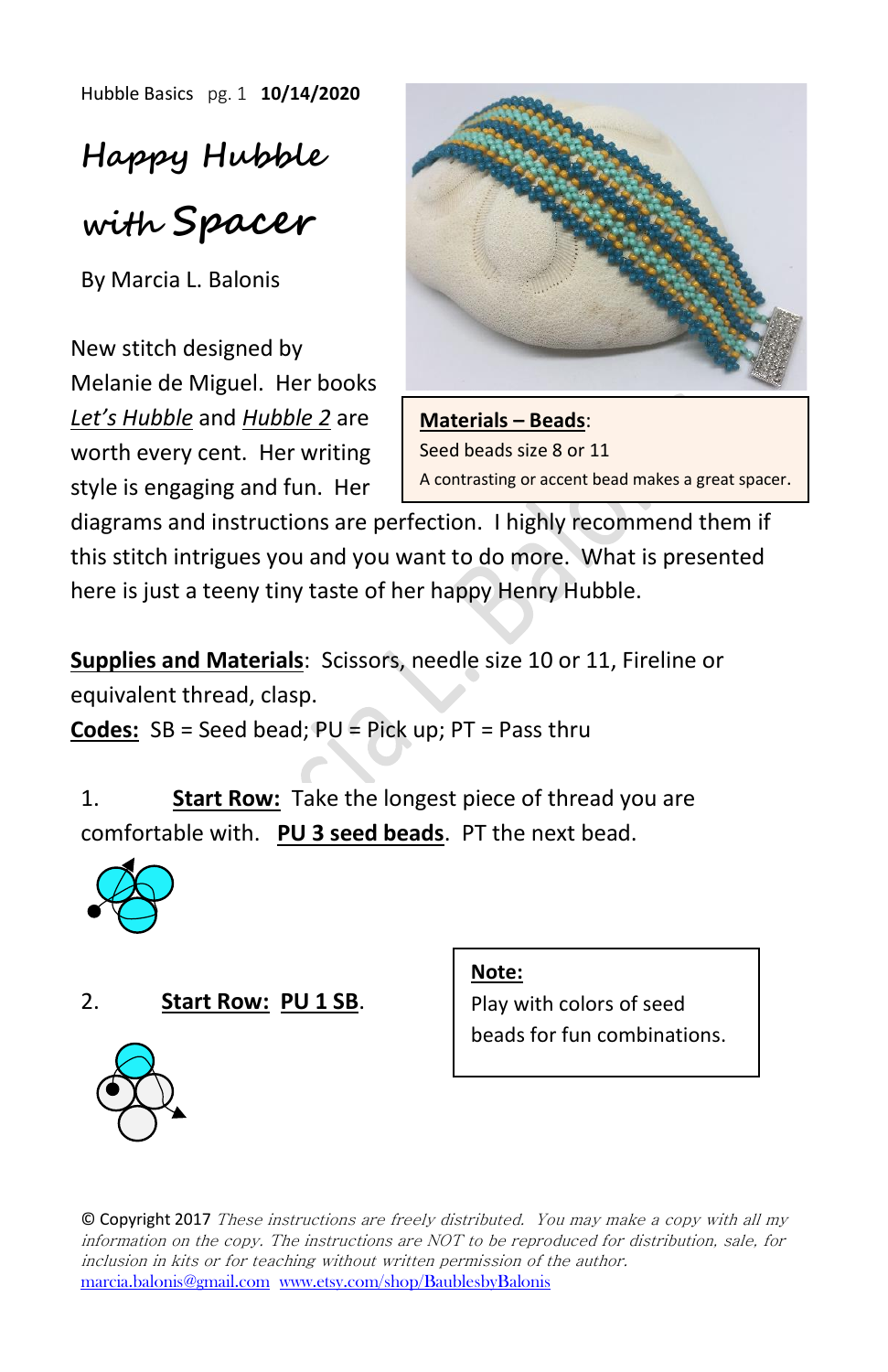Hubble Basics pg. 2 **10/14/2020**

## 3. **Start up: PU accent or different color bead and 3 seed beads**.

PT the first of the seed beads picked up. The Hubble unit is attached with thread, not by connecting to a bead. Snug it tight to the first unit with the spacer in between. *The yellow bead is the spacer bead.*



4. **Start up: PU 1 SB**, PT the next SB. Repeat steps 3 and 4 to desired width (or length) of your bracelet. *Note that in the sample pictured, I alternated the color of my little Hubble units with two shades of turquoise.*



5. **Start up:** The turn to *step up* for the second and continuing rows requires you to travel thru 3 beads to exit the head bead, highlighted **red**.



6. **Start Row:** Now, notice the little smile connections on the lower side of the units. The second row is a bit tricky to get as you must use the head beads to add on.



© Copyright 2017 These instructions are freely distributed. You may make a copy with all my information on the copy. The instructions are NOT to be reproduced for distribution, sale, for inclusion in kits or for teaching without written permission of the author. [marcia.balonis@gmail.com](mailto:marcia.balonis@gmail.com) [www.etsy.com/shop/BaublesbyBalonis](http://www.etsy.com/shop/BaublesbyBalonis)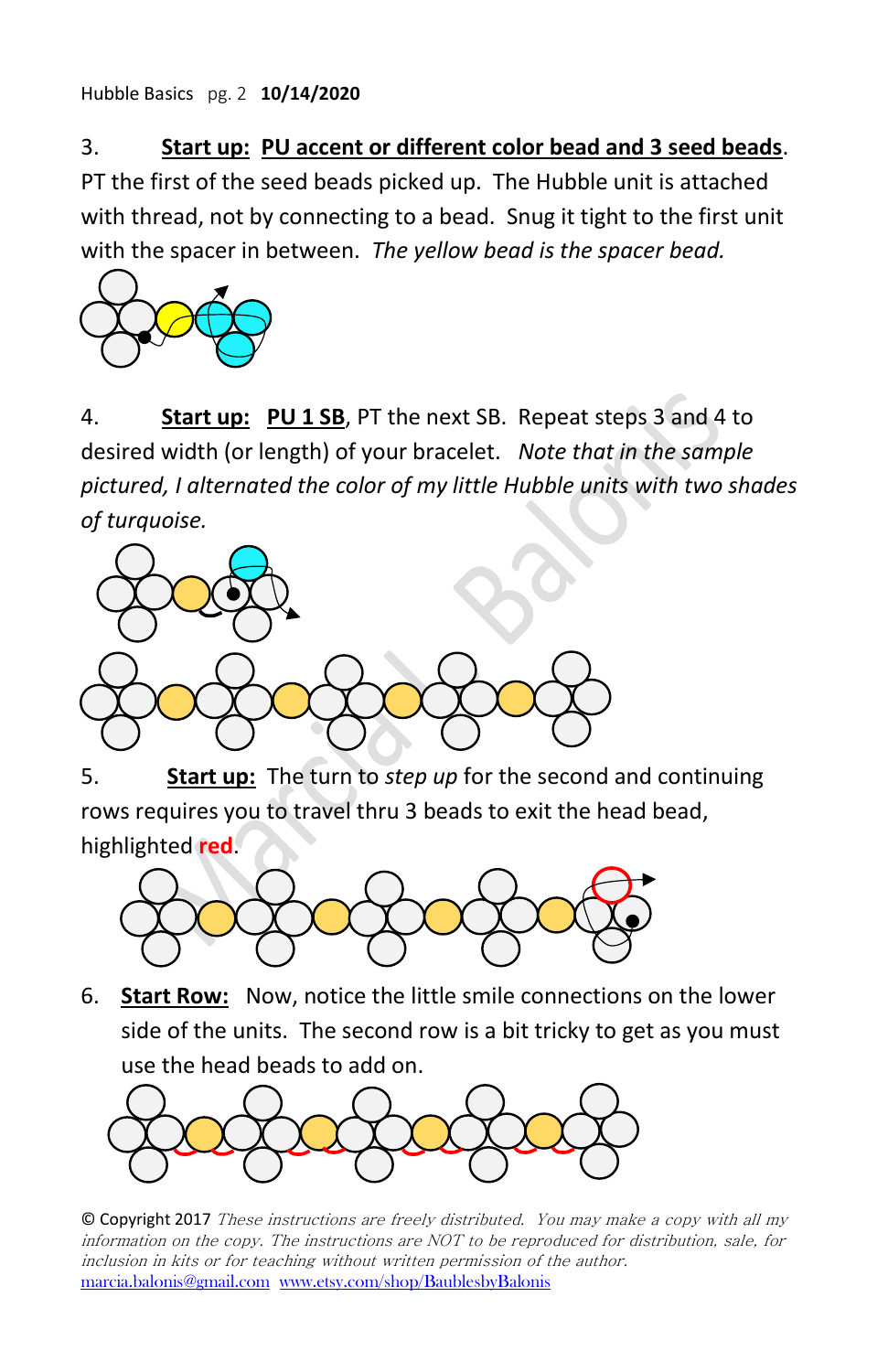## Hubble Basics pg. 3 **10/14/2020**

7. **Repeating Rows with Spacer bead:** This is the BUTT HEAD part of the stitch. I'm calling it that because the head becomes the next butt. **PU 2 seed beads**. Pass thru the head bead again from the opposite side. Travel on thru the *first* of the 2 beads added.



8. **Repeating Rows with Spacer bead: PU 1 SB**, PT the next SB.



9. **Repeating Rows with Spacer bead: PU 1 color B and 2 seed beads color A**. PT the head bead in the next unit heading backward towards the first unit in this row. Travel on thru 1 more seed bead.



© Copyright 2017 These instructions are freely distributed. You may make a copy with all my information on the copy. The instructions are NOT to be reproduced for distribution, sale, for inclusion in kits or for teaching without written permission of the author. [marcia.balonis@gmail.com](mailto:marcia.balonis@gmail.com) [www.etsy.com/shop/BaublesbyBalonis](http://www.etsy.com/shop/BaublesbyBalonis)